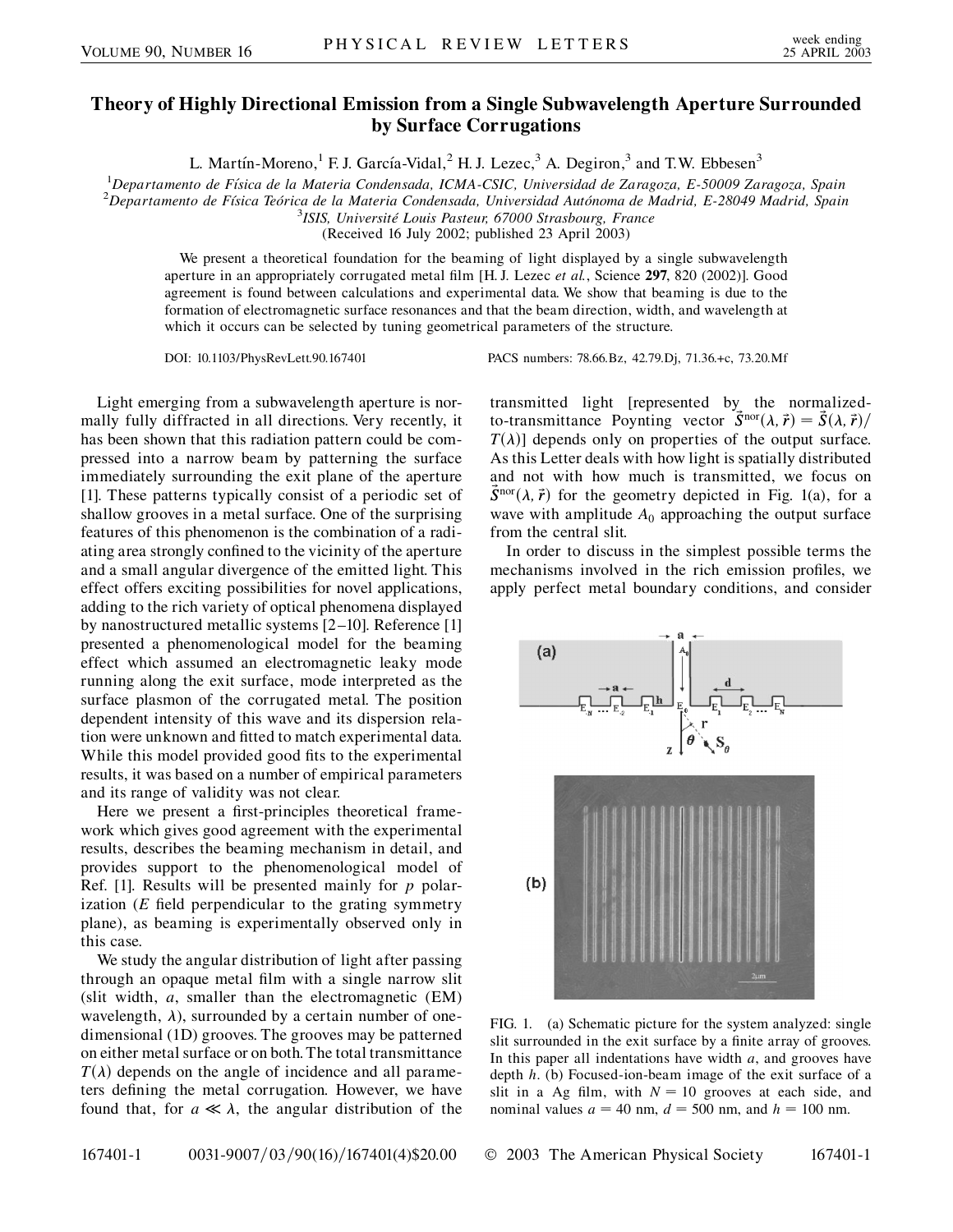only the fundamental mode in both slit and grooves. For good metals, such as gold or silver, comparisons with fuller calculations performed in related systems [7,11] support these two approximations which, as will be shown here, are enough to explain all experimental beaming features.

Calculations are performed by considering a supercell of the system, with cell parameter *L*, expressing the fields in different regions in terms of their mode expansion, matching the fields appropriately on all interfaces, and taking  $L \rightarrow \infty$ . For *p*-polarized light this leads to the following set of equations for the unknowns  $E_a$ :

$$
[G_{\alpha\alpha} - \epsilon_{\alpha}]E_{\alpha} + \sum_{\beta \neq \alpha} G_{\alpha\beta}E_{\beta} = 2iA_0\delta_{\alpha 0}, \qquad (1)
$$

 $\alpha$  and  $\beta$  running over all indentations (slit or grooves).  $E_{\alpha}$  is related to the *x* component of the electric field at  $z = 0^-$  through  $E_x(z = 0^-) = \sum_{\alpha} E_{\alpha} \phi_{\alpha}(x)$ , with at  $z = 0$  infough  $E_x(z = 0) = \sum_{\alpha} E_{\alpha} \varphi_{\alpha}(x)$ , with  $\phi_{\alpha}(x) = 1/\sqrt{a}$  at the opening  $\alpha$  and 0 otherwise.  $\epsilon_{\alpha} =$  $\cot(kh)$  at the grooves ( $a \neq 0$ ), while  $\epsilon_0 = -i$ , and  $G_{\alpha\beta}$  is a Green's function projected over modes  $\phi_{\alpha}$  and  $\phi_{\beta}$ :  $G_{\alpha\beta} = ik/2 \int \phi_{\alpha}^{*}(x) \phi_{\beta}(x') H_0^{(1)}(k|x - x'|) dxdx',$  where  $k = 2\pi/\lambda$  and  $H_0^{(1)}(x)$  is first-kind Hankel's function [12].

From  $E_\alpha$ , we obtain  $T(\lambda) = |A_0|^2 - |A_0 - E_0|^2$  and the magnetic field in the  $z > 0$  region as

$$
H_{y}(\vec{r}) = \frac{1}{\mu_{0}c} \sum_{\alpha} E_{\alpha} G(\alpha, \vec{r});
$$
 (2)

all other components of the EM field can be obtained from  $H_y(\vec{r})$  for the polarization considered. Here  $G(\alpha, \vec{r}) = (ik/2) \int \phi_{\alpha}^{*}(x) H_0^{(1)}(k|x\vec{u}_x - \vec{r}|) dx.$ 

These equations have a clear physical interpretation. Equation (1) is a tight-binding-like equation governing the wandering of the EM field between indentations, for a given "external illumination" coming from the central slit,  $A_0$ . The term  $G_{\alpha\beta}E_{\beta}$  gives the radiation that, emitted by indentation  $\beta$ , reaches indentation  $\alpha$ . As Eq. (2) shows, for the emission profiles, a system of a narrow slit and a collection of grooves behave like an equivalent diffraction grating of narrow 1D emitters [13]. However, the equivalent diffraction grating is very peculiar: as we will show, the EM field amplitudes at the emitters (the  $E_{\alpha}$ 's) present a strong dependence on distance to the slit and  $\lambda$ , and must be solved self-consistently from Eq. (1).

We consider a symmetric structure with  $\pm N$  grooves on each side of the slit with, unless otherwise stated, geometrical parameters being those of the device rendered in Fig. 1(b). The calculated and experimental farfield angular transmission distributions [14] can be seen in the insets of Fig. 2. Apart from a rigid blueshift of  $\approx$  15 nm [see inset (L)], and an overestimation of the maximum beaming attainable  $[insert (R)]$ , our simple model reproduces well the experimental data. Notice that no attempt has been made here to fit the experimental data, so no adjustable parameter enters in the comparison.

Consider now the dependence of  $I_N(\theta) = rS_\theta^{\text{nor}}(\theta)$  with number of grooves, *N*. Curves for  $N = 0$  in Figs. 2(a) and 2(b) correspond to the single slit case where, as  $a \ll \lambda$ ,  $I_0(\theta) \approx 1/\pi$ , practically independent of both  $\theta$  and  $\lambda$ . For  $\lambda = 560$  nm, as *N* increases a very strong narrow peak develops at  $\theta = 0$ . A smooth maximum in  $I_N(0)$  occurs for  $N = 7$  [when  $I_7(0) \approx 10I_0(0)$ ], showing that beaming intensity does not necessarily increase when increasing *N*. At other  $\lambda$ , the beaming intensity is not so strong but  $I(\theta)$  does not saturate for such small values of *N*, as shown in Fig. 2(b) for the representative case  $\lambda = 800$  nm. For *s* polarization, a similar calculation gives that adding grooves to the central slit changes  $I(\theta)$  by about 10% in the best of cases, in keeping with the lack of beaming found in the experiments for this case.



FIG. 2 (color). Calculated angular transmission distribution,  $I_N(\theta)$ , for  $\pm N$  grooves surrounding a central slit. Geometrical parameters as in Fig. 1(b). (a)  $\lambda = 560$  nm; (b)  $\lambda = 800$  nm. Insets show the comparison between measured and calculated  $\Delta S(\theta) = S_{\theta}(\theta, N = 10)/S_{\theta}(\theta, N = 0)$ . (L):  $\Delta S(0)$  vs  $\lambda$ . (R):  $\Delta S(\theta)$  at maximum forward beaming ( $\lambda^{\text{theo}} = 560$  nm,  $\lambda^{\text{exp}} =$ 575 nm). Inset to (b):  $\Delta S(\theta)$  for  $\lambda = 800$  nm.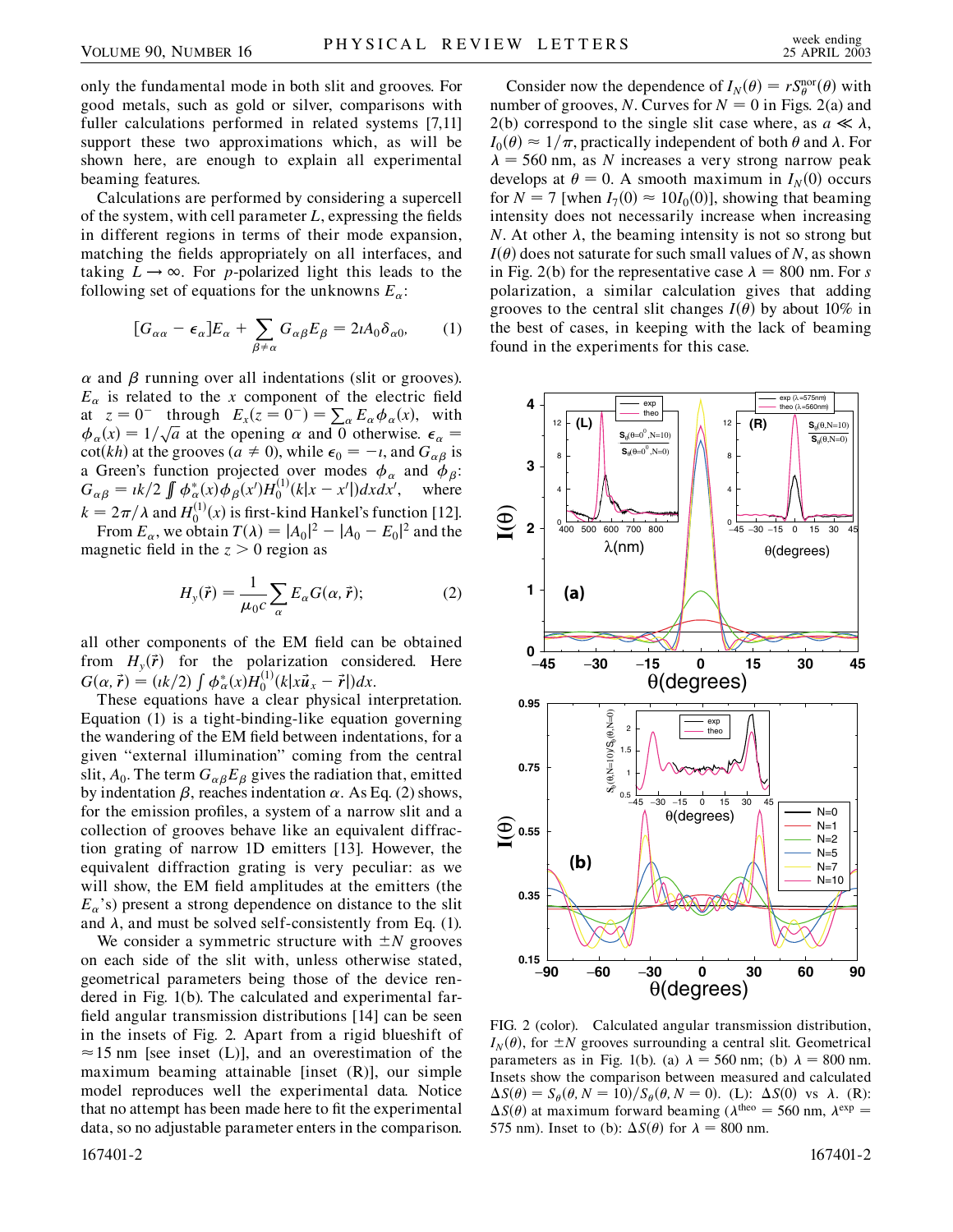The dependence of  $I(\theta)$  on  $\lambda$  is summarized in Fig. 3. Note that the  $\lambda$  at which maximum beaming occurs shifts with *h*. Also the maximum attainable beam intensity is a strong function of *h*: for small *h* beaming intensity is small [note the change in color scale from Fig. 3(a) to Figs. 3(b) and 3(c)], being close to optimal for  $h =$ 100 nm and decreasing for larger *h*.

It is clear from Eq. (2) that the observed beaming is an interference phenomena for which a necessary condition is that  $E_{\alpha}$  must be appreciable at several indentations. The formation of  $E_\alpha$  and the emission process can be visualized as follows: the output side of the slit diffracts a primary beam into vacuum and (through evanescent modes) into the grooves. The grooves may, in turn, diffract radiation either to vacuum or into other indentations.



FIG. 3 (color). Contour plots for  $I(\lambda, \theta)$  for three different groove depths, other geometrical parameters  $(a, d, N)$  as in Fig. 1(b). (a)  $h = 10$  nm, (b)  $h = 100$  nm, (c)  $h = 160$  nm.

Eventually, an EM field is self-consistently built up at the output surface while light is reemitted into vacuum. This view suggests a family of approximations to Eq. (1). In zero order only direct illumination into the slit is considered. The first order takes into account, additionally, radiation diffracted from the slit into the grooves, ignoring reradiation from them. In general, fields in the *n*th order approximation,  $E_{\alpha}^{(n)}$ , can be written as

$$
[G_{\alpha\alpha} - \epsilon_{\alpha}]E_{\alpha}^{(n)} = -\sum_{\beta \neq \alpha} G_{\alpha\beta} E_{\beta}^{(n-1)} + 2iA_0 \delta_{\alpha 0}.
$$
 (3)

For a given set of  $\lambda$  and geometrical parameters, approximations of different orders are required to match the exact results, reflecting the degree of importance of reradiation from the grooves. Actually the iterative solution to Eq. (3) may not converge for some ranges of  $\lambda$ ; then the graphical picture of EM fields hopping repeatedly fails, and must be replaced by the, always correct, selfconsistent formation of EM fields described by Eq. (1). While the first-order approximation could have been inferred by simple diffraction arguments [15], we associate the nonconvergence of iterative solutions to Eq. (3) to the formation of EM surface resonances. Note that surface modes appear even in corrugated *perfect* metal structures. This occurs because indentations provide a region close to the surface where electric and magnetic fields are now possible; i.e., they provide an effective impedance,  $Z^{\text{eff}}$ , to the surface. The impedance  $Z_{\alpha}$  for an isolated narrow groove is  $Z_{\alpha}^{-1} = i\epsilon_{\alpha}$  which, spatially averaged in the case of a periodic system of grooves gives  $Z^{\text{eff}}$  =  $-i(a/d)$  tan(*kh*). For some ranges of *kh*, Im $Z^{\text{eff}}$  < 0, as would correspond to a flat *real* metal surface, opening the possibility for surface modes, which can be interpreted as the surface plasmons of this effective medium. These are leaky modes (resonances), as they couple to radiative modes. Considering this coupling provides a real part to  $Z^{\text{eff}}$ , in much the same way as Im $\epsilon(\omega)$  takes into account the EM energy transferred to non-EM degrees of freedom. This effective medium view is further supported as, for *s* polarization, the outlined procedure leads to a positive imaginary *Z*eff, so the corrugated perfect metal surface cannot be seen as an effective metal one and surface modes do not appear.

Angular transmission profiles are well described by the diffractionlike first-order approximation if  $|E_{\alpha}| \ll |E_0|$ , which occurs for  $h \ll \lambda$ , when  $\epsilon_{\alpha \neq 0} \gg 1$ ; a representative case is shown in Fig. 3(a)  $(h = 10 \text{ nm})$ . In this case,  $E_0 \approx 2\iota A_0/(G_{00} - \epsilon_0)$  and  $E_\alpha \approx -G_{\alpha 0}E_0/(G_{\alpha \alpha} - \epsilon_\alpha)$ . From the asymptotic expansion of  $H_0^1(kx)$ ,  $|E_\alpha| \sim \alpha^{-1/2}$ , while the phase of  $E_{\alpha}$  is  $\phi_{\alpha} = kd|\alpha| + \phi$  for grooves and a value  $\phi_0$ , not following the previous law, for the slit. The origin of the beaming at angles  $\theta_F^{(m,\pm)}(\lambda) =$  $arcsin(m\lambda/d \pm 1)$  (for integer *m*) shown in Fig. 3(a) is that, as the phase difference for grooves at one side of the slit is constant, it can be canceled in the far field at those angles. Therefore, in an asymmetric structure (with grooves on just one side of the slit) only either  $\theta_F^{(m,+)}$  or